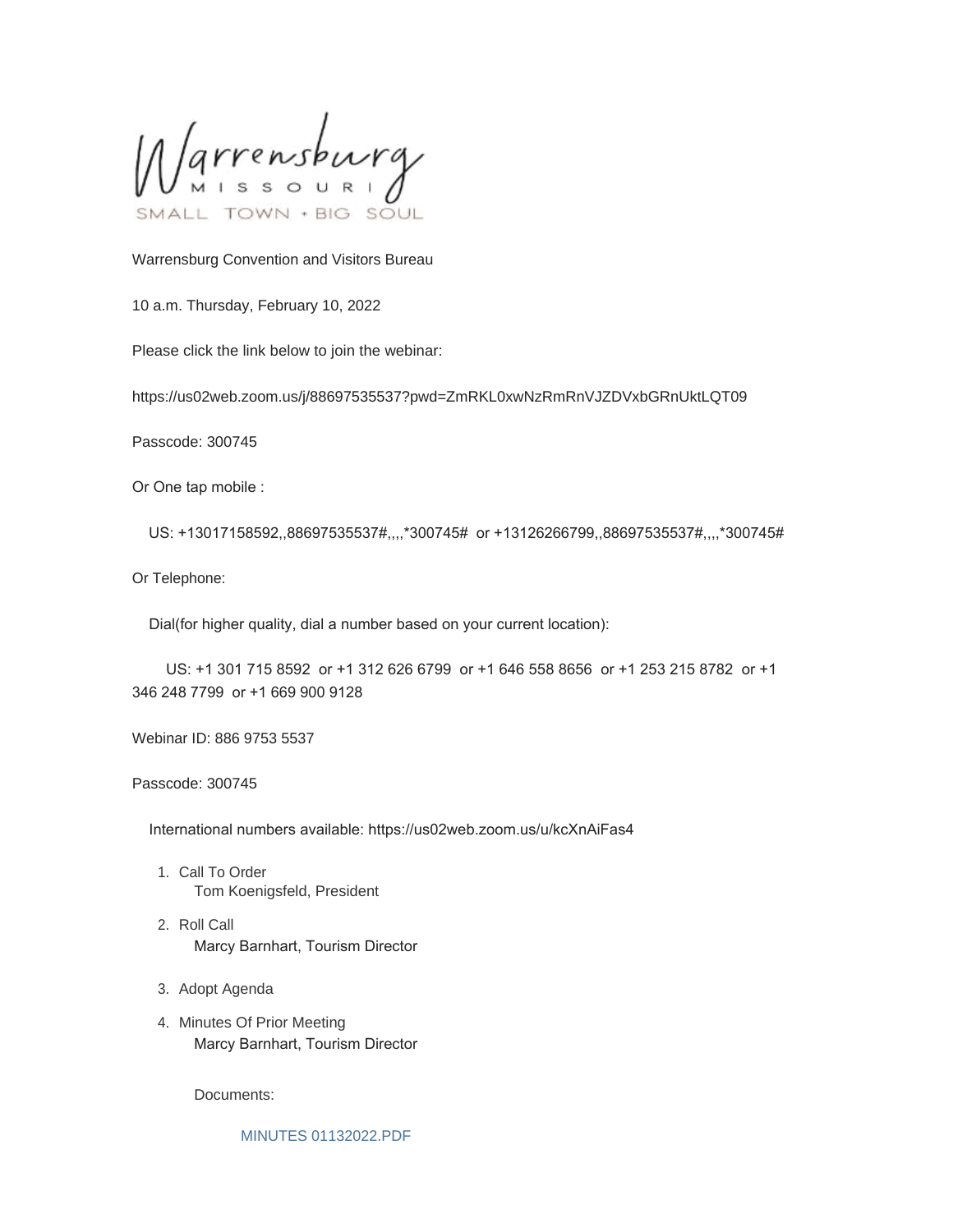5. Financial Report Marcy Barnhart, Tourism Director

Documents:

## [FINANCIAL REPORT FEB 2022.PDF](https://www.warrensburg-mo.com/AgendaCenter/ViewFile/Item/5956?fileID=10304)

6. Order Of Business: Missouri Life Advertising Agreement Marcy Barnhart, Tourism Director

Documents:

[DIRECTOR NOTES MO LIFE .PDF](https://www.warrensburg-mo.com/AgendaCenter/ViewFile/Item/5957?fileID=10305) [MO LIFE INSERTION ORDER 2022.PDF](https://www.warrensburg-mo.com/AgendaCenter/ViewFile/Item/5957?fileID=10306)

7. Order Of Business: Terrain Magazine Advertising Agreement Marcy Barnhart, Tourism Director

Documents:

[DIRECTOR NOTES TERRAIN MAGAZINE .PDF](https://www.warrensburg-mo.com/AgendaCenter/ViewFile/Item/5958?fileID=10307) [TERRAIN CAMPAIGN PROPOSAL 2022.PDF](https://www.warrensburg-mo.com/AgendaCenter/ViewFile/Item/5958?fileID=10308)

8. Strategic Plan/Committee Updates Marcy Barnhart, Tourism Director

Documents:

## [DIRECTORS NOTES STRATEGIC PLAN UPDATE.PDF](https://www.warrensburg-mo.com/AgendaCenter/ViewFile/Item/5959?fileID=10309)

9. Directors Report Marcy Barnhart, Tourism Director

Documents:

## [02072022 WCVB DIRECTORS REPORT BOARD.PDF](https://www.warrensburg-mo.com/AgendaCenter/ViewFile/Item/5960?fileID=10310)

- 10. Appearances By The Public
- 11. City Of Warrensburg Update Jim Kushner, City of Warrensburg Council Member

Danielle Dulin, City Manager

- 12. Board Comments WCVB Board Members
- 13. Other Business Marcy Barnhart, Tourism Director

WCVB Board